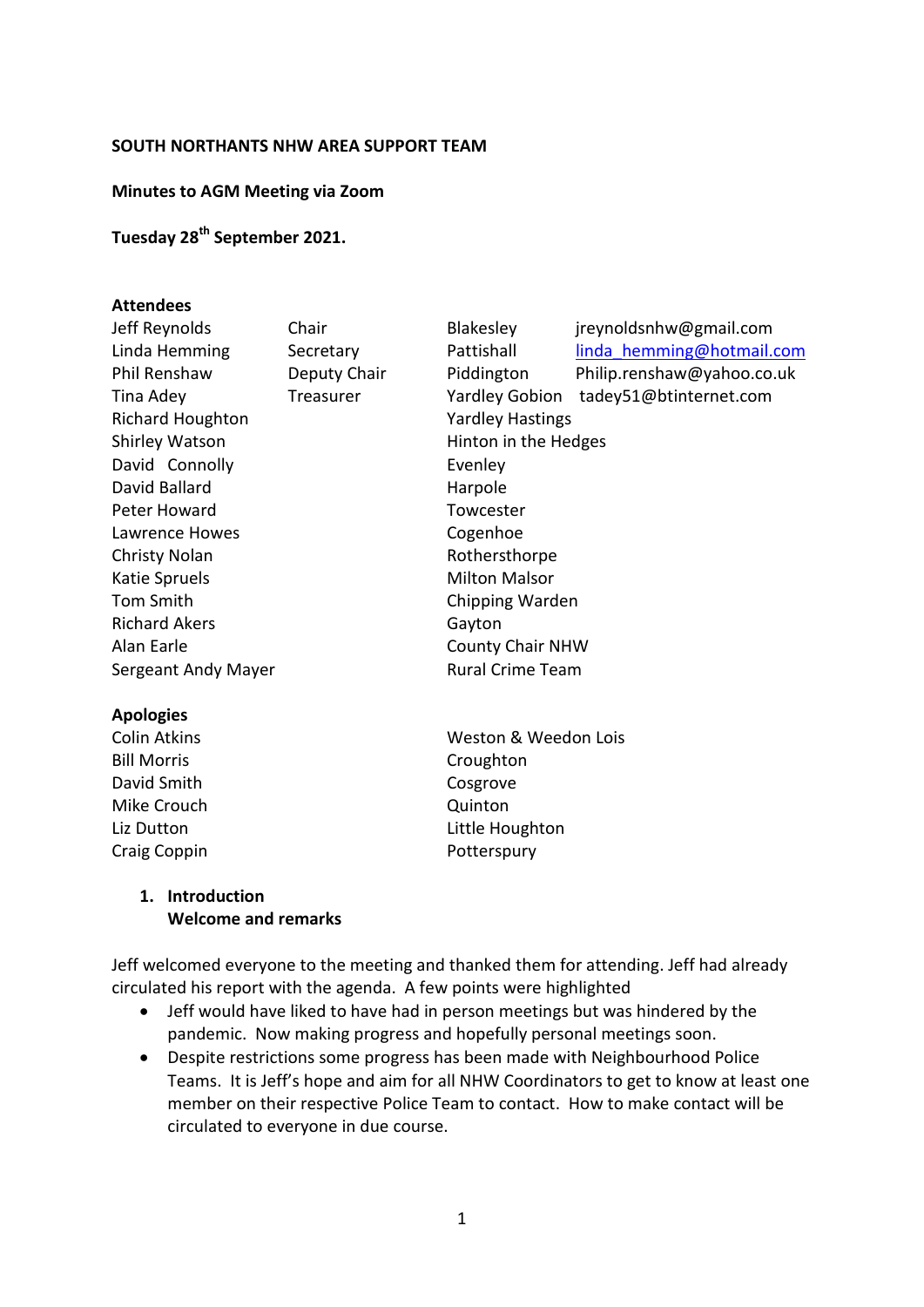- There is two guests at our meeting Sergeant Andy Maher who is Head of the Rural Crime Team and Alan Earle the County Chair Northamptonshire NHW. Jeff asked for everyone to use the opportunity to ask questions during the meeting.
- Jeff thanked the committee for their work over the last 12 months and their support and contributions to him in his first 12 months as chair. He also mentioned the excellent Treasurer's reports and minutes. Hopefully this will reflect in the support SNAST gives to NHW Coordinators.

The full report is attached with the minutes.

### **2. Annual General Meeting:**

# **Approval of the minutes of AGM held 29th September 2020**

The minutes had already been sent out with the agenda. The minutes were approved. Proposed by Richard Houghton and seconded by Christy Nolan.

### **Treasurer's Report and Accounts for 2020-2021**

Copies of the accounts and Treasurer's report had already been sent with the agenda.

- The balance at the bank at end of July was £4108.72. This includes the sum of £200 for Nether Heyford NHW AND £138 for Roade NHW which we have been holding for the last few years. Tina said we need to do something about this.
- The accounts have been audited.
- Subscriptions received as of  $31<sup>st</sup>$  July 2021 were £650 from 26 Parish Councils. Since  $31<sup>st</sup>$  July Tina has received another £400 from a further 16 Parish Councils. There is usually 1 or 2 Parish Councils who say they aren't going to subscribe.
- The subs were raised to £25 this year.

We have a healthy balance as there has been little expenditure over the last 18 months due to meetings held via Zoom. Tina mentioned we should look to spending some of this money. The accounts were approved. Proposed by David Ballard and seconded by Tom Smith.

### **Election of Officers for 2020-21**

The present committee agreed to stand as officers for this year.

- a) ChairJeff Reynolds: Proposed by Linda Hemming and seconded by Richard Akers
- b) Deputy Chair Phil Renshaw: Proposed by Jeff Reynolds and seconded by David Ballard
- c) Secretary Proposed by Phil Renshaw and seconded by Shirley Watson
- d) Treasurer Proposed by Richard Houghton and seconded by Christy Nolan

Close of the AGM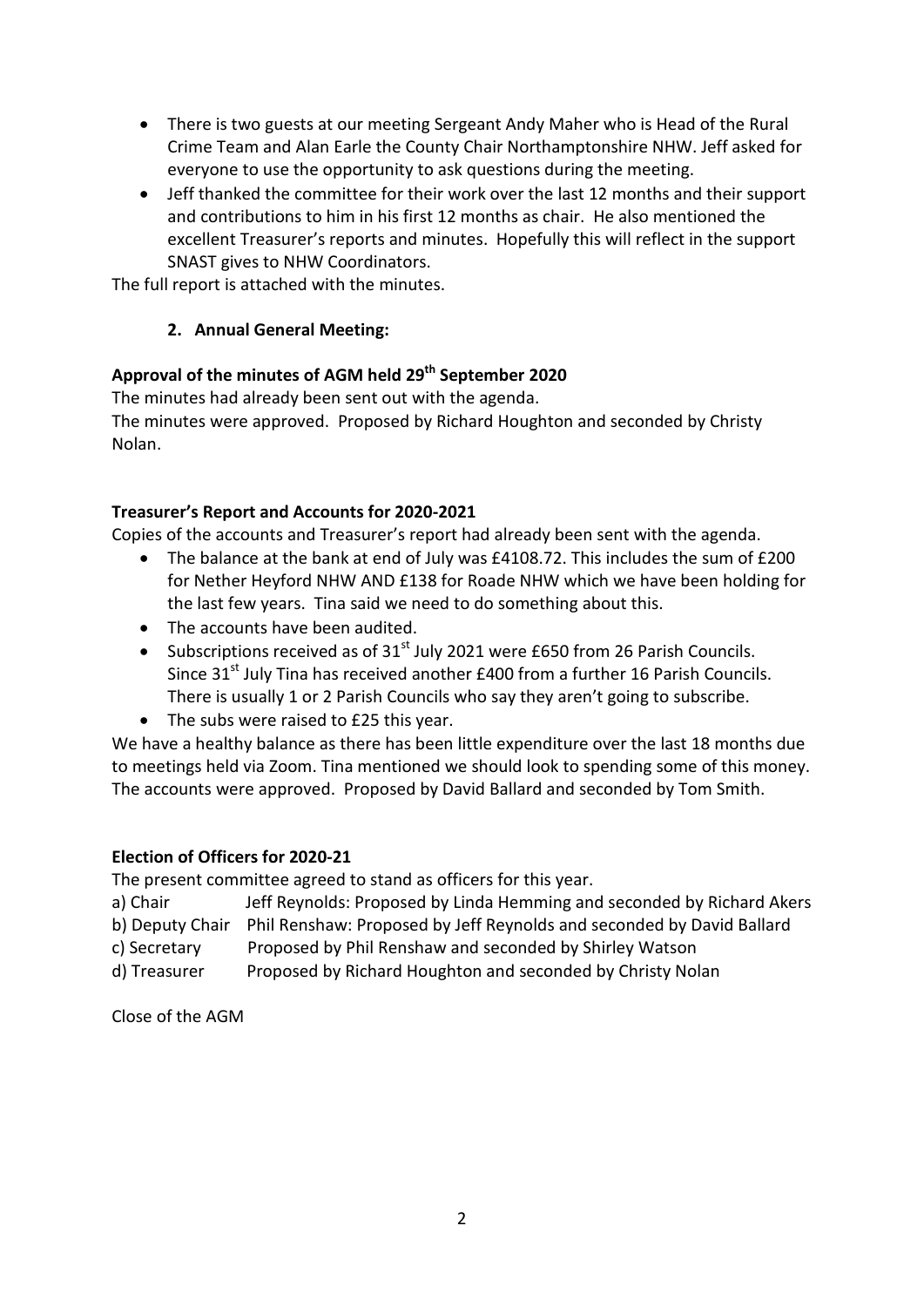## **3. Police Update – Sergeant Andy Maher, Rural Crime Team**

- Andy introduced himself as the Sergeant for the Rural Crime Team. He joined the Force in 2000 and performed the role of PC for 5 years. During that time he worked on Response, Neighbourhoods, ANPR response teams and road policing. Andy Maher got promoted in 2008 and performed the Sergeant role working on Neighbourhoods, Police Custody and Investigation Team.
- In 2019 Andy moved from Custody to the Rural Crime Team. He managed the protest removals teams, and also managed the portfolio for HS2 for the County. Andy Maher has been doing this for 2 years now but Rural Crime is his main focus.
- There were only 2 PC's who managed the Rural Crime Team for the County. The Chief Constable and PCC have increased the team to 6 PC's and 1 Sergeant. Andy informed us the Rural Crime Team is in addition to the Neighbourhood Police Team.
- Andy will email Jeff with all the team email addresses and contact numbers which Andy is happy for Jeff to circulate.
- The main responsibilities of the team are: Wildlife Crime, Trailer thefts, Farm machinery, Heritage Crime and Church Crimes. Anything that doesn't fit in with normal Policing around Neighbourhoods is picked up by the Rural Team.
- They also do cross border operations with Thames Valley, Cambridgeshire, Leicestershire and Bedfordshire.
- Within the role the Rural Crime Team also deal with hare coursing, badger baiting, fox hunting, theft from farms and estates, motorcycle nuisance (especially off road motorcycles)and anti social behaviour in and around villages,rural estates and farms.
- The Rural Crime Team also supports their volunteers on horseback. There are 50 volunteers on horseback who go out on patrol in their local area. For example around bank holidays there may be unlicenced music events and the volunteers on horseback are tasked with searching local areas.
- The Rural Crime Team support the road teams with Operation Close Pass, where motorists come too close to cyclists or horses due to the road network.
- The Rural Crime Team supports their RSPCA colleagues as well with enforcing warrants etc. This could be in recovering animals etc.
- They support the Neighbourhood Policing Teams as well. They are fortunate to have 2 specialist Wildlife Officers, 3 Off Road Motorcyclists, 2 on road Motor Cyclists, Drone Pilot, Stolen Vehicle examiner and within that Public Order.
- The rural teams addresses are (Twitter) @norpolrural and (email) RuralCrime@northants.police.uk
- Andy Maher also chairs the Rural Action Group. Andy Crisp (Daventry District Lead and Executive Vice- Chair) is a member of this group and a great supporter. They pass out tasks and information to Andy.
- There was a Rural Action group meeting yesterday  $27<sup>th</sup>$  September where Andy Maher was able to give a Crime Update. Last 12 months (up until  $2^{nd}$  August) across the whole County there have been 6,119 incidents of Crime which is a reduction of 20.7% on the previous 12 months. There have been reductions in everything apart from Criminal damage and theft from a person.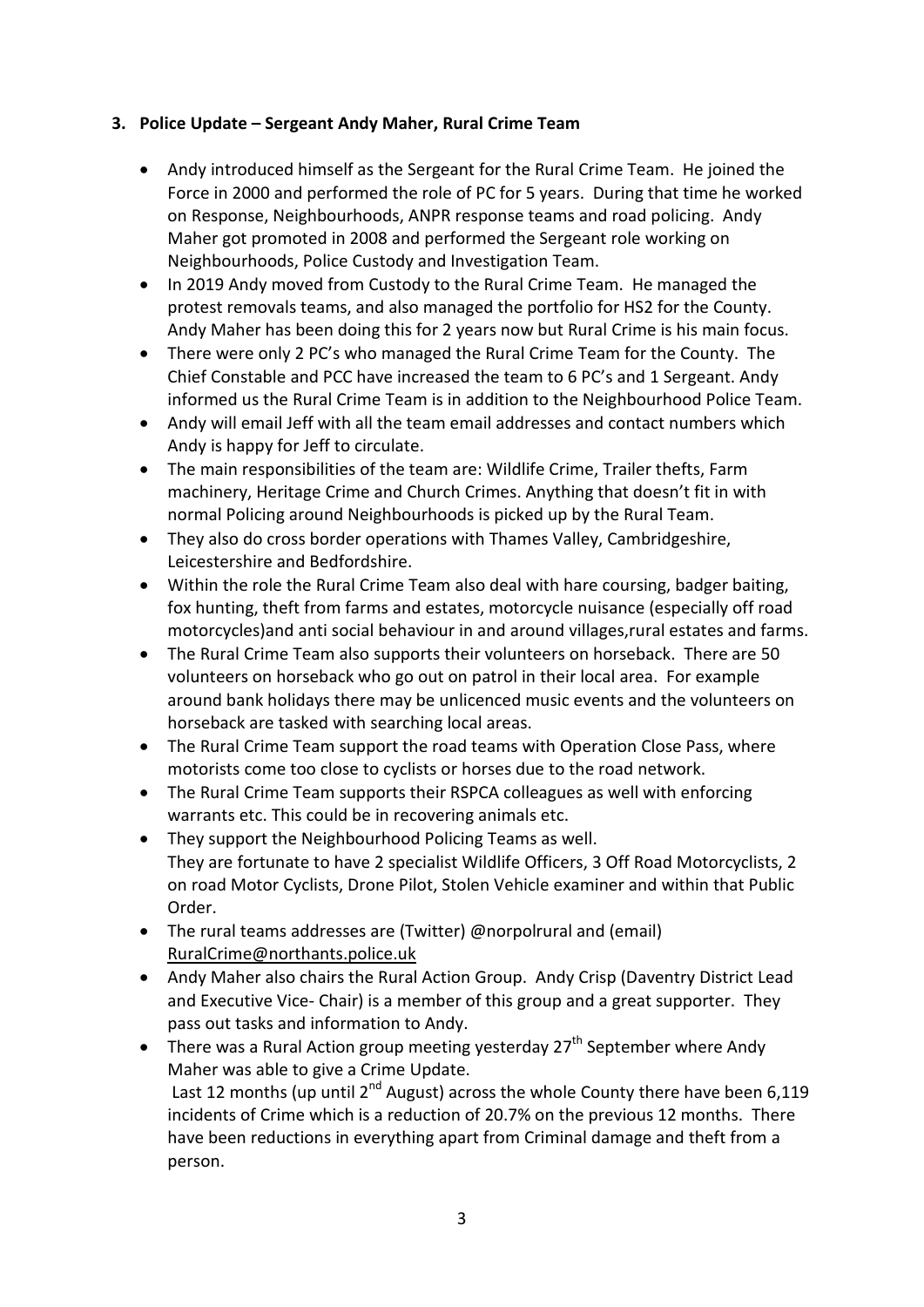In South Northants there have been 1,683 offences reported (a reduction of 20.4%). Some is down to Covid and people not being out and about but there have been increases in Neighbourhood Police Teams following reallocation by Chief Superintendent Ash Tuckley from response teams. Hopefully we will see more Police out and about over the next 6 months.

• Jeff asked how do they distinguish between rural or town offences? Andy Maher said when someone calls into the control room the call handler attaches flags to each crime to identify whether it is a rural crime or not. The call handlers have been trained to distinguish what is a rural crime. Anything where there is a location of less than 10,000 people is classed as a rural crime such as vehicle crime, burglary, shoplifting, bicycle theft, theft from a person,

robbery, criminal damage, arson or wildlife crime.

• Jeff asked do the rural team have 4x4's or quad bikes? No quad bikes due to injuries rolling them. The team have 4 four wheel drive, which are classed as advanced cars and can be used in pursuits. 2 are used for Tpac (Tactical Pursuit and Containment) and 2 for off road and also a Volvo XE 90 which is high speed motorway use.

They also have unmarked vehicles too and high visibility vehicles.

• What is the difference between what the Rural Team do and the Neighbourhood Team do?

The Neighbourhood Team will pick up neighbour disputes in a village or problem solving whereas the rural team look after farms, estates, and more remote locations where they may need specialist equipment or increased amount of training to deal with it.

They have specialist skills to support Neighbourhood Colleagues.

- Peter Howard asked where are the Rural Team based? They used to be based in Towcester. Now that the team has increased in size they have moved to headquarters in Northampton. This is because they are Rural Team for the whole of the County. Better access to the garage and resources to keep them on the road and easier to cover the whole County.
- How can we help Andy and the Rural Crime Team as NHW groups to carry out their job more effectively?

Andy Maher replied Information and Intelligence.

Tom Smith Chipping Warden had emailed the Rural Crime Team about a vehicle and they were able to respond quickly.

- The volunteers on horseback did 130 hours last month patrolling the rural community.
- Andy mentioned they have a Rural Crime Team trailer that can come out to events to engage with people. If the trailer is required please email the Rural Crime Team.
- Social chit chat sometimes picks up patterns that affect rural areas builds up a pattern of vehicle behaviour. A good way of getting information.
- Are the Rural Team encouraged to put things out on the alert system? Andy Maher said they are but they don't want to double up with Neighbourhood alerts. Andy Maher mentioned farmers seem to prefer twitter to Neighbourhood alerts.
- Jeff thanked Andy for a very interesting talk and very helpful. Jeff will circulate the list which will be very useful.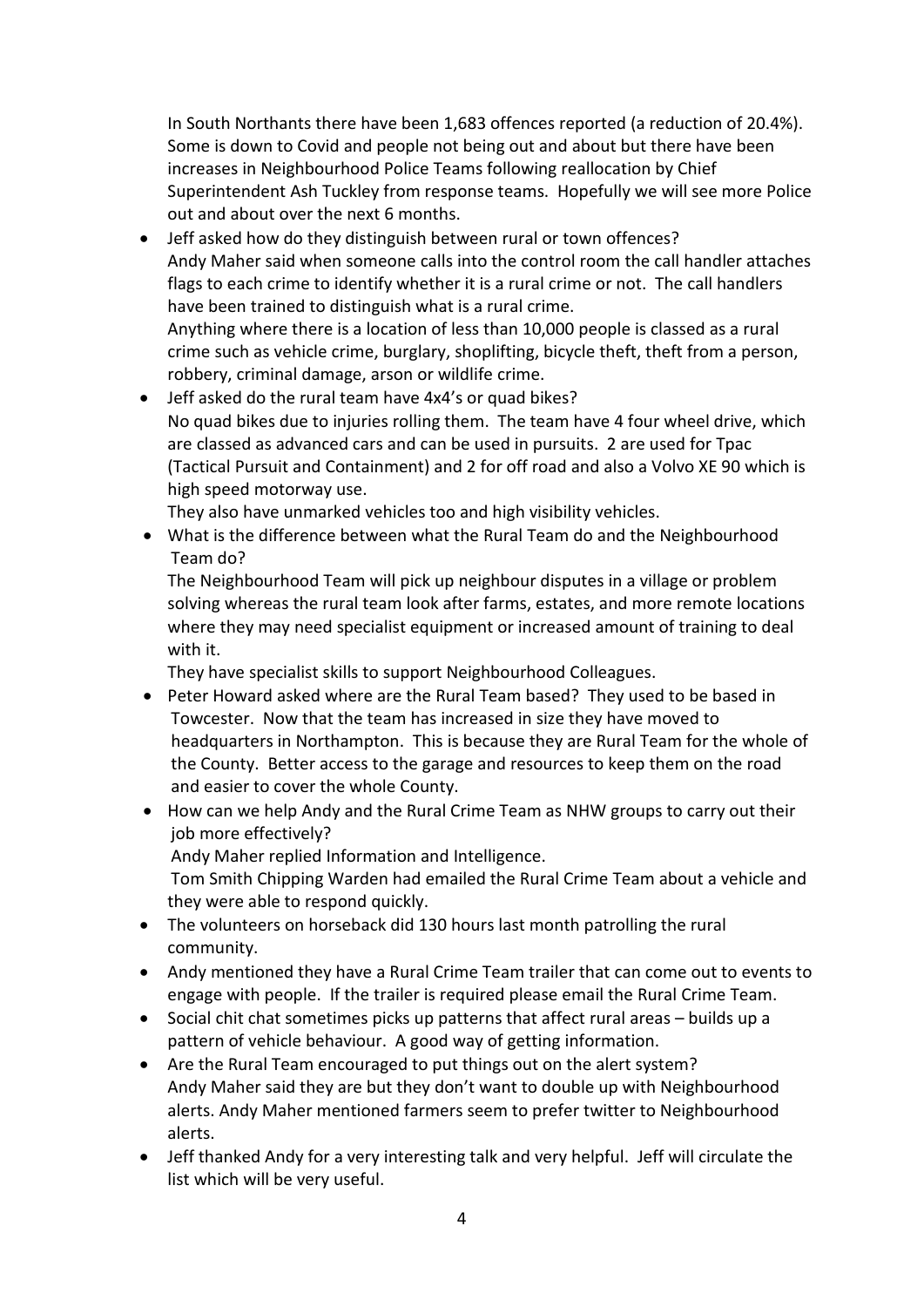- Neighbourhood Teams have been delivering leaflets with their contact numbers to the Silverstone Beat area.
- Jeff will circulate contact details of the Neighbourhood Teams along with the Rural Crime team contact details.
- Andy Maher will email and remind Inspector Greg Taylor to send details to Jeff. Jeff will be meeting Greg Taylor on 22<sup>nd</sup> October.

## **4. NHW County Update – Remarks by County Chair Alan Earle**

- There is a dedicated page on Rural Crime Team on the County Website **www.ourwatch.co.uk**
- Alan mentioned about the new **Knowledge Hub**. Information should come out in the next 2 weeks. It is a new system that NHW Central Support has launched. It will connect Coordinators with each other and help with knowledge in running schemes. It has already been launched in other Counties and Northamptonshire is next on the list.
- Operation Target This has been running over the last 12 months. It has been difficult to engage with people because of the pandemic but 50 new schemes have been started with 6,000 houses.
- Alan told us they do a lot of work with the Community Safety Teams particularly in Northampton and Wellingborough. Putting a lot of organisations together. The Police have been doing bike marking events and also increasing the amount of people signed up to the alerts for Neighbourhood Watch.
- Also about the County going live with VISAV V4 system. Northamptonshire was the  $1<sup>st</sup>$  to go live.

We can now delete people, create schemes, the Police can send messages out. Alan wants people to update their profile. If they have CCTV they need to indicate this on their account or if they have Ring doorbells. This is very useful for the Police. If there is a crime the Police Officer can look into the system and see exactly where the CCTV is. This is a useful tool.

- Alan also gets involved with the Central Support Team in London along with Andy Maher. They also have a rural Crime group. This is useful and they can feedback things to look out for and knowledge on what is going on.
- Alan also sits on a steering group developing strategic information on the alert system. They work very closely with the Police on alerts. County NHW recently sent an alert out on drugs and received 5 pieces of strong intelligence back from it on drug related crime. Alan then fed the information back to the Police. Another alert that went out recently was on fire safety. Within 24 hours they had 25 people contact the Fire service. This doubles the message to more people.
- Recently Alan has been working with the Fraud and Cyber Teams. Fraud is on the increase. Different types of scams are going on. They have trained up one of the officers on the Fraud Team to send out alerts themselves. There will be more types of alerts coming out on different types of Fraud. Things to watch out for and what to do about it if you believe you have been scammed.
- Using QR codes in Northampton Town where numerous problems have been going on. Produced by West Northants Unitary Council where people can report rubbish,